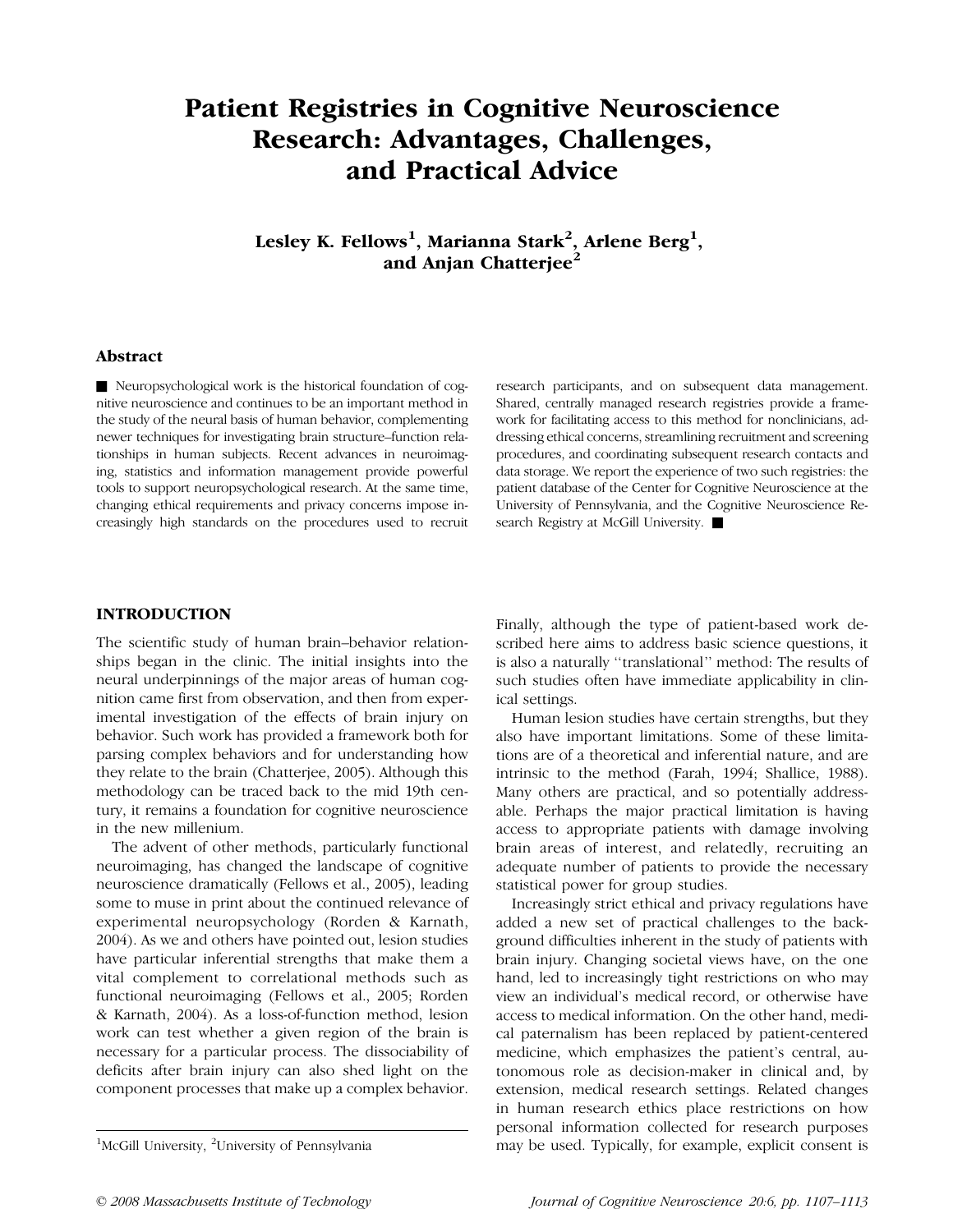needed for so-called secondary use of data that were originally collected for a different purpose.

As these societal, legal, and ethical changes have occurred, medical practice has also changed. Hospital stays are brief, patient care is more fragmented, and the patient populations being cared for in tertiary academic medical centers are increasingly complex, often with comorbidities or atypical features that make these patients less suitable for basic research.

Over about the same time frame, there have been major advances in anatomical neuroimaging, image analysis, statistical methods, and databasing, which have the potential to dramatically enhance what can be learned from traditional lesion studies. Hand-drawn sketches of brain injuries are being replaced by digital image processing techniques that facilitate increasingly sophisticated analyses of brain structure–function relationships (Rorden, Karnath, & Bonilha, 2007; Rorden & Karnath, 2004; Bates, Appelbaum, Salcedo, Saygin, & Pizzamiglio, 2003; Bates, Wilson, et al., 2003; Rorden & Brett, 2000). Magnetic resonance imaging techniques can provide not only very detailed delineation of chronic brain injury but also information about acute, and even transient, pathological changes in brain function that can be linked to changes in behavior (Hillis, 2007; Ashburner & Friston, 2000). These data can be readily stored and manipulated in digital form, and easily linked to behavioral, clinical, and demographic measures in database form.

In summary, human lesion studies remain a vital pillar of cognitive neuroscience in the 21st century, and modern imaging, statistical, and data management methods can address some of the practical challenges of this work. However, the fundamental challenge of participant recruitment and access remains, and modern ethics and privacy considerations add further constraints. Here, we describe a research registry system designed to efficiently address this challenge; similar responses to these constraints have been reported in support of clinical neuropsychological research (Schwartz, Brecher, Whyte, & Klein, 2005). The registry system provides an organizational structure; a set of recruitment, access, and retention procedures; and a data management framework to support cognitive neuroscience research in brain-injured participants. We describe the implementation of this system at the University of Pennsylvania (UPenn) and McGill University, and discuss the advantages and drawbacks of this approach (Table 1).

# REGISTRY ORGANIZATION

The structure of both registries is similar because the McGill registry was modeled on the one developed at the UPenn's Center for Cognitive Neuroscience. Both are conceived of as a shared research resource. The linchpin of the organizational framework is a dedicated coordinator who plays a variety of roles. The coordinator is, in turn, supervised by a clinician–researcher, who, in

#### Table 1. Current Challenges for Human Lesion Studies

## Accessibility

Making patient-based research methods available to nonclinicians

### Autonomy

Putting participants at the center of research participation decisions

#### Information management

Respecting modern privacy policies

## Ethics

Recruiting while respecting confidentiality rules, specifying uses of collected data

#### Efficiency

Harnessing information technologies to optimize data management

#### Scale

Achieving an adequate sample size to support modern image analysis techniques, and to study behaviors with large individual differences in the normal population

#### Sustainability

Investing in infrastructure and personnel, and establishing recruitment and retention procedures that can be sustained over the long time frame required for such work

both cases, happens to be a neurologist. There are advantages to the person in the supervisory role being a clinician, preferably in the clinical neurosciences: Such a position facilitates communication with other referring physicians (most often neurologists, neurosurgeons and physiatrists). Residents are also more likely to alert the database coordinator about relevant cases when they have an already-established relationship with the supervising clinician.

The coordinator's duties include identifying and subsequently recruiting potential research participants, obtaining informed consent for their participation in the registry, and then gathering the relevant background information about these participants, including performing a screening neuropsychological evaluation and accessing available clinical neuroimaging. These data are maintained in a computerized database. Only the coordinator has access to identifying and contact information. Individual investigators can view a more limited set of information within the database (e.g., lesion location, basic demographic and clinical information, results of screening tests) in order to select potential candidates for a specific research project. The coordinator serves as the contact point between investigators and registry participants. She or he informs the registry participant of the opportunity to participate in a particular study. If the patient is interested, the coordinator then arranges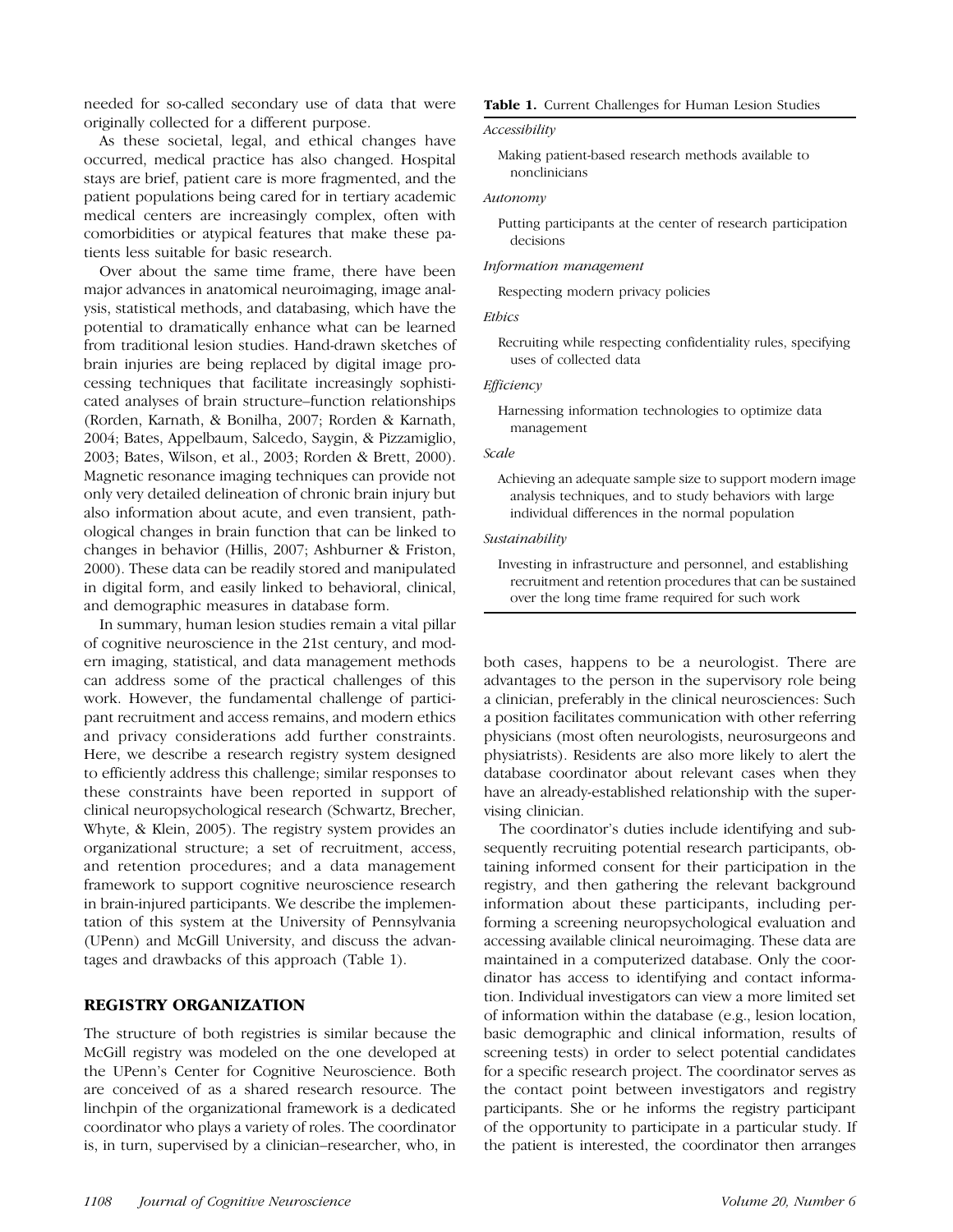the study visit with the investigator and maintains records about the frequency and duration of study visits, and, in general terms, the nature of the study.

The coordinator's ''go-between'' role serves several crucial functions. First, it protects the privacy of registry participants to the fullest extent possible. Investigators have access only to anonymized clinical information until the point the patient agrees to participate in their study. Second, it improves the informed consent process by reducing the likelihood of coercion: The person obtaining initial consent for participation in a given study is the coordinator, a (relatively) neutral party, rather than the investigator or the patient's personal physician. Third, it puts a human face on what might otherwise be a rather soulless bureaucratic mechanism for tracking research subjects. Patients get to know the coordinator, and vice versa. Among other benefits, this relationship allows the coordinator to gauge the appropriate intensity of a given participant's involvement in research. This is done explicitly by asking how often a patient is willing to be contacted, and implicitly, by being sensitive to changes in their life circumstances and to the kinds of demands that might be placed on individual participants if they meet inclusion criteria for several ongoing investigations.

# ETHICAL CONSIDERATIONS

The registry is not a research project, but rather, a tool to support research projects. Consequently, the consent document describes in very general terms the kinds of research that registry participants may become involved in, and focuses instead on what kind of information will be collected in the registry, who will have access to that information, and how that information will be used. In establishing such a registry, it may be important to consider how wide a range future projects may cover, particularly in terms of the demands placed on participants. Will future projects be limited to noninvasive behavioral studies, or are functional imaging, eventrelated potential, transcranial magnetic stimulation, or genetic studies also possibilities? What about treatment studies? Local institutional review boards may require that this full range be specified in detail during the consent process, or that participants be asked to indicate their willingness to be contacted for different kinds of studies. It is important to be clear (both to participants and to ethics oversight committees) that registry participants are consenting only to be informed about future research opportunities, and are completely free to accept or decline participation in any particular study.

Participants with brain damage may have difficulty providing fully informed consent due to the very cognitive deficits that make them eligible for participation, and these issues need to be addressed in compliance with the standards of the local institutional review board. Although neither of the registries described here

currently enrolls children younger than 18 years, this population also requires particular attention to ethical and consent issues.

The possibility of using such registries as recruitment sources for treatment studies raises an interesting issue: If the treatment has a measurable effect on performance, then the participants would be different from other, untreated registry members, presumably making them ineligible for participation in future basic research studies. Treatment studies may also place greater demands on patients in terms of time and effort, and potentially expose them to greater risk, all of which might influence their ability or willingness to participate in basic research. On the other hand, patients may be more willing to be listed in the registry if it means they will have the opportunity to participate in treatment trials. Given the limited state of current treatments for cognitive impairments after brain injury, these are relatively minor concerns at the moment, but they may well become more important considerations in the medium term.

A further question to consider when planning a registry is how wide a range of investigators will have access to it. Is it open to a specific list of researchers, to those affiliated with a specific institution or center, or to any researcher anywhere in the world? Currently, both registries described here limit access to those affiliated with the center or institution at which they are based. Access by nonaffiliated researchers can be undertaken in collaboration. This has the advantage of more-or-less capping the intensity of database use, and means that the same institutional review board will approve individual studies.

Although the registry is primarily a research support tool, as the database associated with it grows, it may become a resource for research in its own right. That is, research questions could be answered by analysis of the data routinely collected about registry participants. Two steps need to be taken to permit this to occur: First, consent documents must make clear that the data collected may be used for this purpose in the future, the so-called ''secondary use.'' Second, it may be worth thinking about potential secondary-use applications when deciding which clinical, demographic, and neuropsychological information to acquire.

A final consideration for the consent process is germane both to the registry consent, and the consent documents for the individual research studies that will draw participants from the registry. This relates to the direction of information flow between the registry database and individual research projects. Various models are possible: At one extreme, researchers draw information from the registry, and return only the minimum information needed for smooth functioning of the registry service, such as the frequency and duration of an individual's participation in a particular study. At the other, all data collected in the course of all experiments completed by a given participant are eventually linked back to the registry database. The latter model would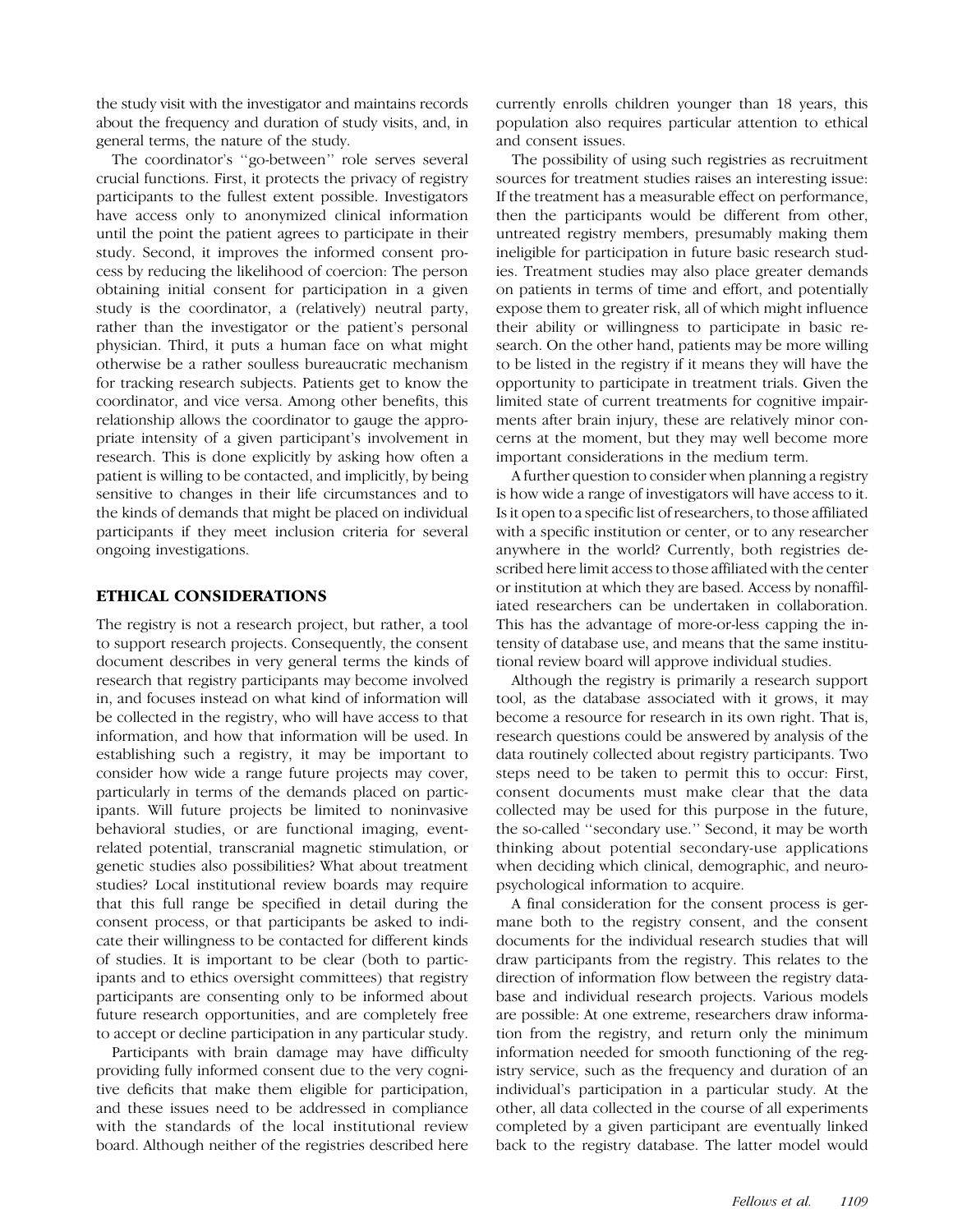provide a particularly rich dataset for secondary-use purposes. Currently, both registries function somewhere between these extremes. Individual investigators return information to the database about the experimental tasks they have administered. If these included standard measures that might be useful to other researchers in the future, these results are added to the database. Of course, this requires that the researcher obtain consent for this type of data sharing. Finally, addition of informal observations made by individual investigators to the primary database can be extremely useful. For example, noting that a particular participant fatigues quickly is helpful in planning subsequent studies.

# RECRUITMENT

Potential participants can be identified in a variety of ways, limited primarily by privacy considerations. Clinician referral is the main mechanism of recruitment at both sites. Clinicians who care for patient populations of potential interest (such as stroke, tumor, surgically treated epilepsy) are asked to mention the registry to appropriate patients, and if the patients are interested in hearing more about the program, to pass their contact information to the registry coordinator. Where confidentiality policies permit, this process is facilitated by having the coordinator screen charts, generate a list of patients who might be candidates, and then provide that list to the relevant clinicians to aid in the recruitment process. A brochure explaining the registry can also be a helpful recruitment aid; this is often sent to patients after the initial telephone contact.

The focus of recruitment will vary across registries, and over time, depending on the needs of the investigators making use of the registry. This situation can become a counterproductive vicious circle if a potential user queries the database, finds few subjects appropriate for their planned study, and so abandons the study. This prevents a specific study from being carried out, but also makes it unlikely that future work in that area will be attempted. Both registries encourage a more constructive approach, in which the recruitment mechanisms are adjusted to support the specific project. This works best when it is interactive: when the researcher specifies the patient population of interest, but also works with the coordinator (often in conjunction with the neurologist supervising the registry) to determine how that population can be accessed. Clearly, this process is more cumbersome than when appropriate patients are already listed in the registry, but it still has advantages over the ad hoc recruitment methods that would have been used to solve this problem in the past. First, the registry provides an experienced person as well as established procedures to undertake the recruitment, and second, the process will result in a new population being added to the registry, facilitating future research in this area. Indeed, where multiple investigators make use of the registry, this form of investigator-initiated recruitment will result in a particularly rich and relevant resource over time.

This flexibility means that patient recruitment in both databases does not follow rigid inclusion and exclusion rules: Recruitment can be syndrome-based in one area (e.g., McGill's registry recruits patients with acquired aphasia, regardless of lesion site or sites), and neuroanatomically driven in another (e.g., identifying patients with damage to a specific region within the frontal lobe, regardless of clinical symptoms). Similarly, patients are generally included in the registries even if they meet what might be considered ''relative'' exclusion criteria (e.g., a past history of drug or alcohol abuse, or of depression). This information is flagged in the database, and investigators can then decide for themselves if a given patient is eligible for a particular study. This heterogeneity of inclusion and exclusion criteria is the practical result of meeting the needs of many investigators. It is worth noting that this lack of consistency may have implications for secondary-use studies, depending on their specific designs.

Recruitment is the rate-limiting step in the development and use of such registries. It requires sustained effort and takes time. A sense of the expected time course can be gained from Figure 1, which shows accrual to both registries since their inceptions. This figure shows only those subjects actually enrolled in the database, comprising the 10–20% of potential participants who are found to be eligible, interested, and available to participate. Thus, for every patient enrolled in each registry, 5 to 10 more were identified as possible candidates, but excluded at various stages of the screening process.

#### **RETENTION**

Given the ''front end'' investment of time and resources in recruiting patients, once they are enrolled in the registry, minimizing dropout becomes crucial. We have identified a number of factors that seem to be important



Figure 1. Cumulative recruitment into the UPenn (solid line) and McGill (dashed line) registries since inception, by year.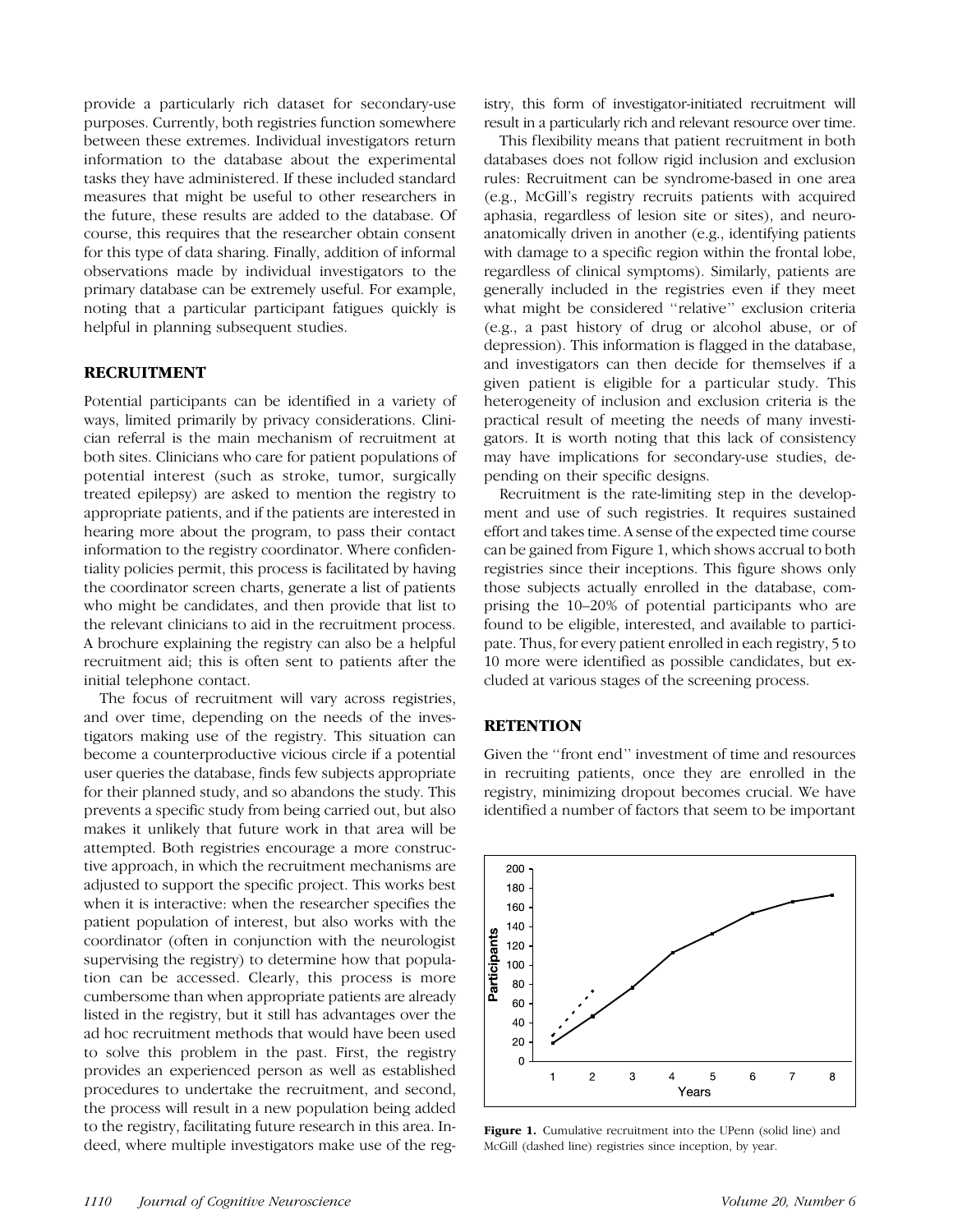in this regard. As mentioned, the relationship between the patients and the database coordinator puts a human face to the process, which we suspect is a critical factor. This connection is strengthened through intermittent contact with all registry participants, including those who may not have recently participated in any specific study, such as through holiday cards.

Continuity of the coordinator position is important here; this is not a position to fill with a series of temporary employees, or part-time student help. In addition, clearly explaining the purpose of this kind of research breeds loyalty to the enterprise. When patients understand the contribution they are making, they are often remarkably generous with their time and effort. (This is perhaps particularly the case when patients are no longer able to carry out their usual occupational or social roles because of their brain injury.) The purpose of the research can be made concrete by providing intermittent summaries of the research being done through the registry. At UPenn, a biannual newsletter is sent to all registry participants. The newsletter provides an update on recent findings, publications and presentations, profiles of the investigators involved, and information about ongoing projects. Feedback about this newsletter from registry participants has been overwhelmingly positive.

It is also important to ensure that investigator–users, and their research staff, conform to a standard set of practices so that the experience of registry participants is uniform across all studies. One bad experience can lead to a participant withdrawing from the registry entirely, having an obviously negative impact on the resource as a whole. Both sites have documents outlining policy in this regard. These includes standard approaches to compensating participants for their time and effort. They also stipulate commonsense recommendations regarding professional behavior, dress, and what to do if a medical emergency occurs. The UPenn database makes this material available on their Website, and has an annual, mandatory training session for research assistants, students, and others wishing to recruit through their registry. Such a session is particularly useful for students and research assistants, whose only relevant experience may be participating in or conducting behavioral experiments in healthy undergraduate students.

These measures seem to be effective: Although registry attrition due to illness, death, or patients moving away is inevitable, withdrawal at the patient's request is uncommon (1–2 patients/year at both sites).

# SCREENING

Once participants are recruited and consent, some form of screening assessment is carried out. The optimal extent of this screening is a matter of debate, and varies across the two sites. On the one hand, more detailed screening provides better service to end-users of the

registry, allowing investigators to select their study population precisely, cutting down on the background evaluations that need to be done as part of a particular study, and enhancing the registry database's secondary use capabilities. On the other hand, longer screening takes additional time, effort, and money, and with the best of intentions, may still not meet the requirements of particular studies. Furthermore, all registry participants undergo screening, but only a subset will actually participate in further research, making intensive screening assessments potentially inefficient.

Both registries described here compromise with a relatively brief intake session, which includes consent, collection of demographic and medical information, details of the neurological history, and a screening neurological/ neuropsychological assessment. At UPenn, the main instrument has been the Mattis dementia rating scale, which provides a brief (and standardized) assessment of major cognitive domains, although one that is not particularly specific for the deficits commonly seen after focal brain injury. A new battery, the Philadelphia Brief Assessment of Cognition (PBAC), is under development and will be used as the screening instrument. At McGill, a computerized screening battery is being piloted, intended to screen for focal deficits while minimizing the expertise required of the person administering the battery. At both sites, the coordinator carries out the screening. In general, these screening batteries have the dual aims of identifying cognitive deficits that may be of research interest, and documenting the presence or absence of other, potentially confounding deficits.

# DATA MANAGEMENT

The information collected in the screening assessment is entered into secure, computerized databases. These databases have two levels of accessibility: the coordinator has full access, including identifying and contact information, whereas investigators are limited to viewing deidentified information only. The main practical issues surrounding the database are to ensure appropriate security and to use consistent terminology particularly for fields which are very likely to be searched by investigators (e.g., site of damage, symptoms, signs).

Neuroimaging data are also stored in digital form wherever possible, although at the moment neither registry has integrated these data, in full, directly in the database. Improved handling of lesion data is a goal of both sites. Ideally, lesion data could be directly searched and visualized as images, rather than filtered through cumbersome labeling. Efforts to develop these tools are ongoing.

# FUNDING

These registries are conceived of as shared, cooperative research tools. As such, they present particular funding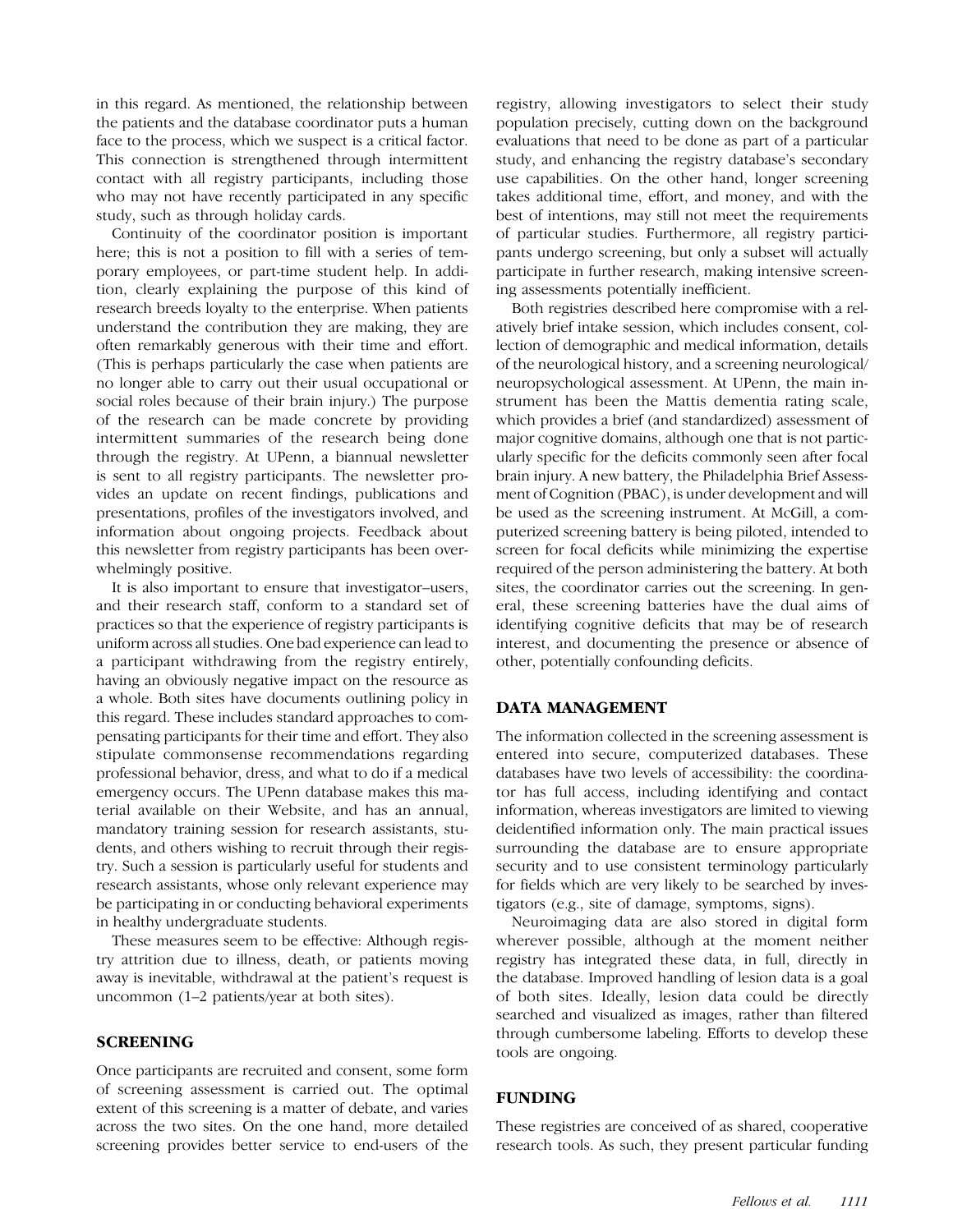challenges. Unlike some shared research resources, where costs can be recovered through a per-use charge, registries require sustained support regardless of intensity of use. This is particularly true when the registry is first being established; even with energetic recruitment efforts, it may be 2 or 3 years before the registry is of sufficient size to viably support multiple users. Although the costs associated with such a project are relatively low, they are continuous. Beyond basic computer resources, there are few equipment costs; the bulk of the financial requirement is for salary. Such ''humanpowered,'' long-term research resources are often illserved by traditional grant structures.

In principle, individual users should be able to eventually cover the costs of patient registries through grant support: If anything, the registry is a more efficient mechanism for recruitment than traditional, ad hoc methods that would be funded through investigatorinitiated grants. An established registry also strengthens grant applications by ensuring the feasibility of recruiting brain-damaged subjects. Institutional support to start the database is extremely helpful as the entire program requires steady funding over time to be useful, regardless of short-term intensity of use or short-term grant success. Per-use charges can recoup some of the costs, particularly those associated with screening, and perhaps neuroimaging. At UPenn, the first investigator to see a new patient bears the cost of the screening visit. In addition, those making use of the resource contribute to other costs as possible, depending on their expected use, and their level of grant support. Every new grant that proposes to use the database is required to budget for personnel salary costs. At McGill, the consortium of researchers supporting this resource makes a more-orless fixed annual contribution to its upkeep, including costs associated with the initial screening visit. The Montreal Neurological Institute also provides support.

# HEALTHY CONTROL PARTICIPANTS

Although recruitment of brain-injured participants ought to be the major challenge in carrying out lesion studies, it sometimes seems that recruiting healthy, age-matched control participants is even harder. The procedures and tools that support the patient registries are readily adaptable to healthy controls, and both McGill and UPenn have companion registries for this purpose. This results in efficiencies for both participants and investigators. Participants have already been recruited and screened, and do not need to scan the classifieds for research opportunities, or submit to repeated assessments with standard instruments. For investigators, a quick search in the database can identify potential participants according to demographic or neuropsychological variables, allowing rapid recruitment of a matched control sample.

# **OUTCOMES**

The purpose of a database registry is to facilitate research. Effective facilitation should be reflected in its use by investigators, presentations, publications, and grant support. At UPenn, eight faculty make use of the registry; at McGill, six faculty are actively using this new resource, and a further eight have committed to supporting the project with the intent of future use. Investigators using the UPenn registry have generated 35 presentations at meetings and 22 peer-reviewed publications over the 8 years of its existence, and that work has been supported by more than 20 externally funded grants. Although these measures are not ''outcomes'' in any controlled sense, they support the view that such databases can be a rich resource in facilitating research.

# DISCUSSION

It is unfortunate that the colorful phrase ''experiment of nature'' is often applied to human lesion studies, with the attendant implication of an effortless, if haphazard, enterprise. Although the lesions themselves ''just happen,'' the experiments do not. As with any experimental method, this kind of enquiry rests on a set of procedures and techniques. We argue that the evidence that can be gleaned from lesion studies is important in understanding human brain–behavior relationships, and that improving the procedures and techniques in support of this method will enhance the quality and applicability of this work to cognitive neuroscience as a whole. The experience reviewed here indicates that research registries are a useful mechanism for supporting this kind of research, and for making it accessible to a wider community of investigators. We have tried to identify the important elements of success, and to point out pitfalls and potential difficulties. The framework we describe is certainly not the only means of achieving this goal, but we hope that it will provide a starting point for others interested in establishing this kind of registry, and encourage those who have taken different approaches to solving these problems to share their expertise.

The registries described here are cooperative resources at the level of single institutions; extending this cooperation across multiple sites would have advantages. In theory, this could further shorten recruitment times, permit group studies of patients with lesions in rarely injured locations, and increase sample sizes across the board (with the latter particularly important for supporting newer voxel-based analysis methods). On the other hand, it also would add further complexity to issues of consent, accessibility, and funding, and might reduce the likelihood of independent labs replicating crucial results. Nonetheless, multi-site collaboration is increasingly commonplace in clinical studies of rare conditions, for example, in pediatric oncology (Reaman, 2004). The organizational procedures found